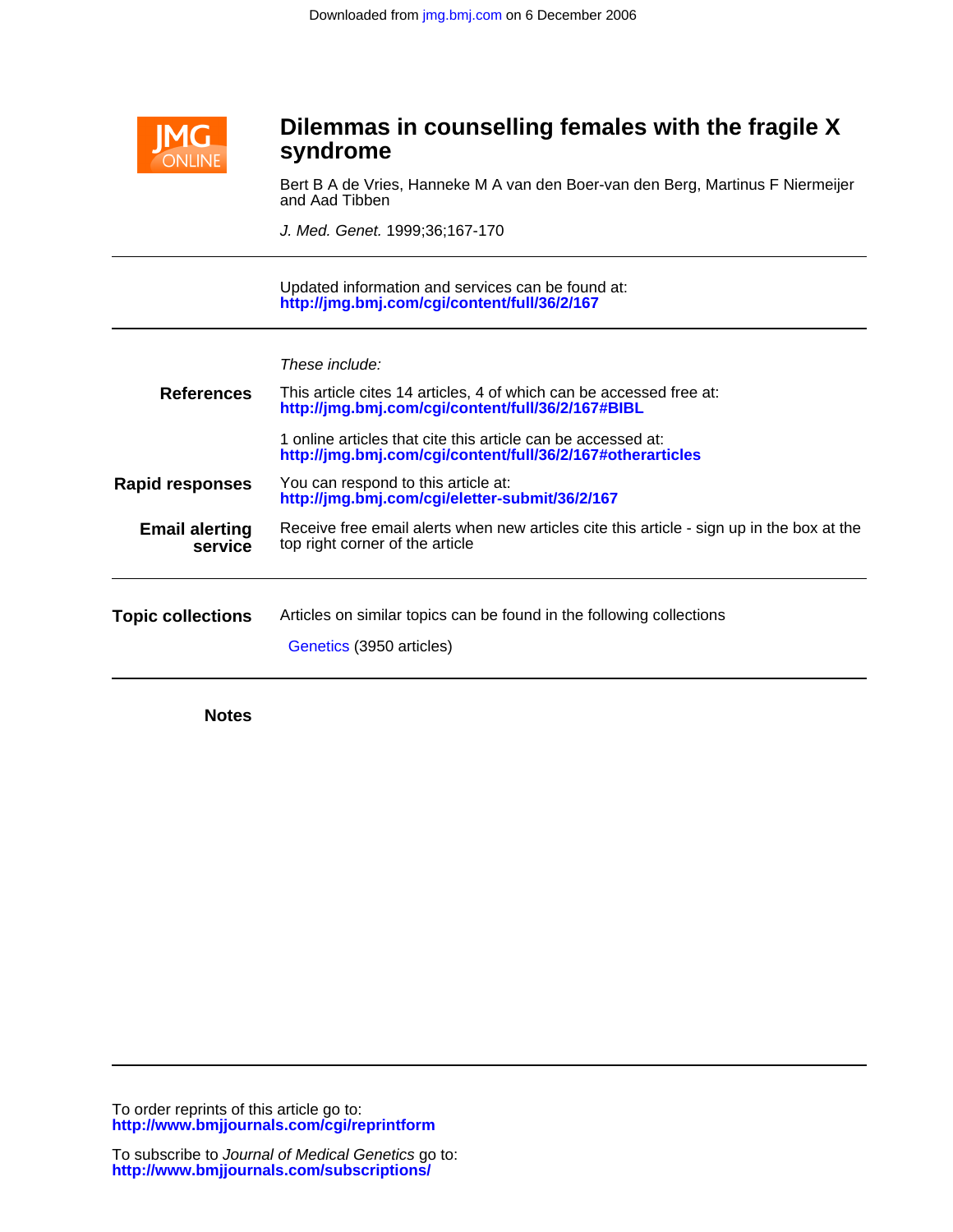# Dilemmas in counselling females with the fragile X syndrome

Bert B A de Vries, Hanneke M A van den Boer-van den Berg, Martinus F Niermeijer, Aad Tibben

#### **Abstract**

**The dilemmas in counselling a mildly retarded female with the fragile X syndrome and her retarded partner are presented. The fragile X syndrome is an X linked mental retardation disorder that** affects males and, often less severely, females. Affected females have an in**creased risk of having aVected oVspring.**

**The counselling of this couple was complicated by their impaired comprehension which subsequently impaired their think**ing on the different options. The woman **became pregnant and underwent CVS,** which showed an affected male fetus. The **pregnancy was terminated. Whether nondirective counselling for this couple was the appropriate method is discussed and the importance of a system oriented approach, through involving relatives, is stressed.**

(*J Med Genet* 1999;**36**:167–170)

Keywords: fragile X syndrome; counselling; mental retardation; FMR1

**Department of Clinical Genetics, University Hospital Dijkzigt and Erasmus University, PO Box 1738, 3000 DR Rotterdam, The Netherlands** B B A de Vries H M A van den Boer-van den Berg M F Niermeijer A Tibben

**Department of Philosophy, Medical Ethics and History of Medicine, University Hospital Dijkzigt and Erasmus University, Rotterdam, The Netherlands** H M A van den Boer-van den Berg

**Department of Medical Psychology and Psychotherapy, University Hospital Dijkzigt and Erasmus University, Rotterdam, The Netherlands** A Tibben

Correspondence to Dr de Vries.

Received 10 December 1997 Revised version accepted for publication 22 June 1998

The fragile X syndrome is an X linked disorder, which may cause mental retardation in both males and females. In addition to the mental retardation, it is characterised by physical features, such as a long face with large, prominent ears and macro-orchidism, in combination with behavioural features, such as hyperactivity and avoidance of eye contact. $<sup>1</sup>$ </sup>

The phenotype in females with fragile X chromosomes is usually less distinct than in males, as would be expected from the influence of lyonisation. Cognitive defects and behavioural problems, such as shyness, attention problems, and anxiety, are less conspicuous than in affected males.<sup>4</sup>

Molecular definition of the FMR1 gene and its specific CGG repeat mutations in 1991 allows accurate diagnosis of patients and carriers. $6-8$  The FMR1 gene has a CGG repeat before the 5' exon which varies from six to 54 units in the normal population.<sup>9</sup> Phenotypically normal premutation carriers have a repeat in the 43 to 200 range, whereas affected subjects have more expanded CGG repeats (>200) in that position.<sup>9</sup> Female carriers of a premutation or full mutation have an increased risk of producing affected offspring.

Females with a full mutation have a substantial risk (52-82%) of mental impairment (IQ  $\leq$ 85).<sup>10–14</sup> Their retardation is usually less severe  $(70<$ IQ $<$ 85) than in affected males. Affected females, who are often aware of their

handicap, live a fairly independent life, frequently supported by their relatives or social workers, and often have relationships and the desire for offspring. It is likely that some affected females remain undiagnosed or, even if diagnosed, do not use genetic services either through choice or ignorance of their existence.

Genetic counselling is the process of comprehensively informing subjects or couples about their personal risks or the risks for their (future) offspring in order to enable them to make an informed decision that is in line with their personal opinions, values, norms, and personality.15 16 Generally, a non-directive attitude is seen as an essential approach to this goal. A non-directive attitude means that the counsellor is able to show respect for the consultand's attitude, choices, and decisions, even if they seem undesirable from the counsellor's point of view.<sup>17</sup> Kessler<sup>18</sup> suggested the following definition: non-directiveness describes procedures aimed at promoting the autonomy and self-directedness of the client. Nondirectiveness is a way of interacting and working with clients that aims to raise their self-esteem and leave them with greater control over their lives and decisions.

Here, we report on the counselling dilemmas of a mildly retarded female carrier of the full mutation in the FMR1 gene and her retarded partner. We address the psychological and ethical issues involved in counselling couples with intellectual disabilities.

#### **Case report**

The index patient (II.2, fig 1) was diagnosed with the fragile X syndrome at the age of 24 years. He still lived with his parents and was moderately/severely retarded with severe panic attacks and compulsive behaviour. His 26 year old sister (II.1) was diagnosed as a carrier of the full mutation and had mild retardation. The partner of II.1, II.1A, was mentally retarded without a specific diagnosis; he had no dysmorphic features and additional investigations, such as chromosome, FMR1 gene, and urine metabolic analyses, were normal. The couple (II.1 and II.1A) came for genetic counselling together with II.1's parents and II.1A's mother, at the request of II.1's parents, who were concerned for their daughter's future children. To support the couple's individuality, they were seen independently from their parents after the first session. In the following sessions they expressed their own questions and worries and were regarded as clients from then. Routinely, professionals, such as a psychologist, paediatrician, and ethicist, are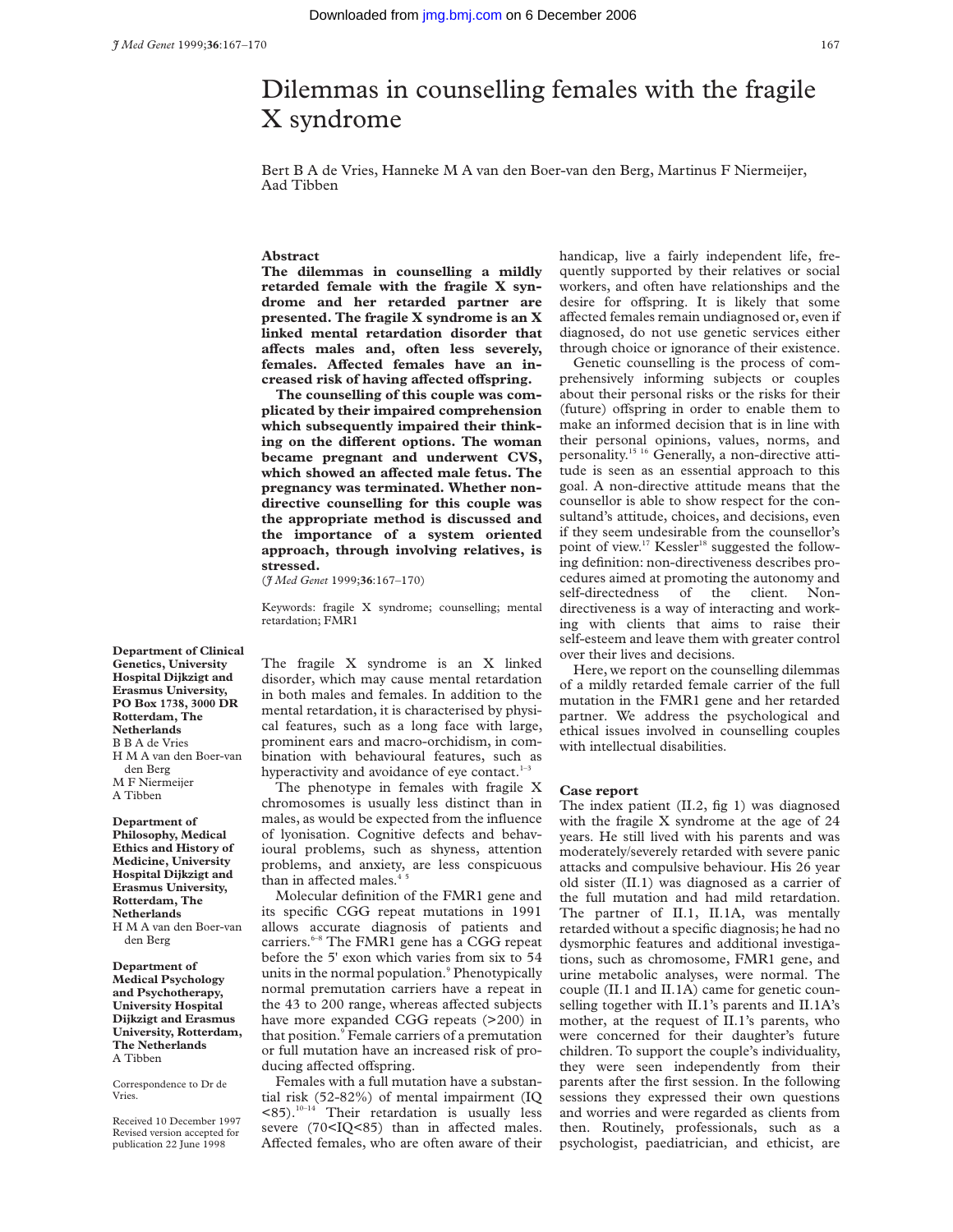

*Figure 1 Pedigree of the family.*

available for consultation and participation in the care of consultands and they contributed to the management of this case.

The phases in the counselling process are shown in table 1. The couple (II.1 and II.1A) had met in a sheltered workshop; they lived on the premises of II.1A's mother who took responsibility for their daily affairs. During counselling, the couple was aware of their risk of having a mentally retarded boy and the emotional problems a prenatal diagnosis might bring. II.1 was very anxious. She certainly did not want "a boy like her brother", but she also believed that she could not face a selective abortion.

Disagreement was observed among the parents. The parents of II.1 were discouraging their daughter from having a child. II.1 was told by her mother that "she would never have wanted any children if she had known the problems beforehand". However, II.1A's mother supported their wish: "one child will be fine as long as it is healthy".

In the following sessions, the couple was seen without their parents. They suggested that they would try one pregnancy and if that was affected and consequently terminated then opt for adoption. It was explained that adoption would not be possible in their case owing to the strict adoption rules. The option of a life without children was brought up. However, they repeatedly asked the counsellor "whether they were 'allowed' to get pregnant".

After the couple's marriage, the husband brought up the idea of egg cell donation which had been suggested to them by others. They had already contacted a potential donor, a mentally handicapped woman from the same sheltered workshop. In this counselling session, it became obvious that the couple was unable to understand the consequences of this procedure. They were informed that this would not be a realistic option.

Six months later II.1 was pregnant by her husband. They first considered terminating the pregnancy without prenatal diagnosis. After consultation with their GP and II.1A's mother they opted for prenatal testing for the fragile X syndrome, but were very uncertain what to do if the disorder were detected. The woman asked: "could the disorder be less severe than in my brother?". The couple agreed that the husband's mother was fully informed by the counsellor. She was willing to take care of a child (with or without a handicap) and was already planning alterations in her house. The couple and II.1A's mother remained uncertain which choice to make if a female fetus with a full mutation was detected. Eventually II.1 decided to proceed with prenatal testing by (late) CVS performed at 14 weeks as she mistimed her last menstrual period. The prenatal test result showed a 47,XXY karyotype with a full mutation on both X chromosomes. The couple were informed that the child would be severely affected, similar to II.1's brother. The couple decided to terminate the pregnancy. Follow up visits were offered, but the couple did not contact the department.

In the same period, a cousin of II.1 (the daughter of the mother's sister) was identified at 22 years as a full mutation carrier. She worked at a sheltered workshop, was single, and lived with her parents. Her parents became concerned about her future offspring and indicated that their daughter should not have children. They discussed this carefully with their daughter and helped her to cope with this.

### **Discussion**

When counselling a couple of mildly mentally retarded people, several problems may be encountered. First, the couple may not be able fully to comprehend the possible risks for their offspring. Accurate assessment of the comprehension capacities in subjects with borderline competence is difficult. A certain level of reasoning and independent thinking is required to deal with options when there is an increased risk, such as refraining from having children, using prenatal diagnosis, or accepting the risk. The couple in this case showed some awareness of the risk, clarified by the severe mental handicap in the woman's brother which she

*Table 1 From diagnosis in index patient (II.2) to risk in pregnancy of couple (II.1+II.1A)*

| 0      | Diagnosis of fragile X syndrome in II.1's brother (II.2)                                                |
|--------|---------------------------------------------------------------------------------------------------------|
| 4/12   | II.1 carrier of full mutation                                                                           |
| 22/12  | First counselling of couple II.1 and II.1A together with II.1's parents and II.1A's mother              |
| 2.6/12 | Second counselling in presence of psychologist: the impact of prenatal diagnosis and selective abortion |
| 29/12  | II.1 and II.1A opted to try one pregnancy and later adoption                                            |
| 34/12  | Marriage                                                                                                |
| 3.6/12 | II.1A brought up oocyte donation, suggested to them by others                                           |
| 4      | II.1 is pregnant by husband, prenatal diagnosis                                                         |
| 41/12  | CVS test result: 47, XXY, both X chromosomes with a full mutation; pregnancy terminated                 |

\*Time lapse (in years) since diagnosing index patient.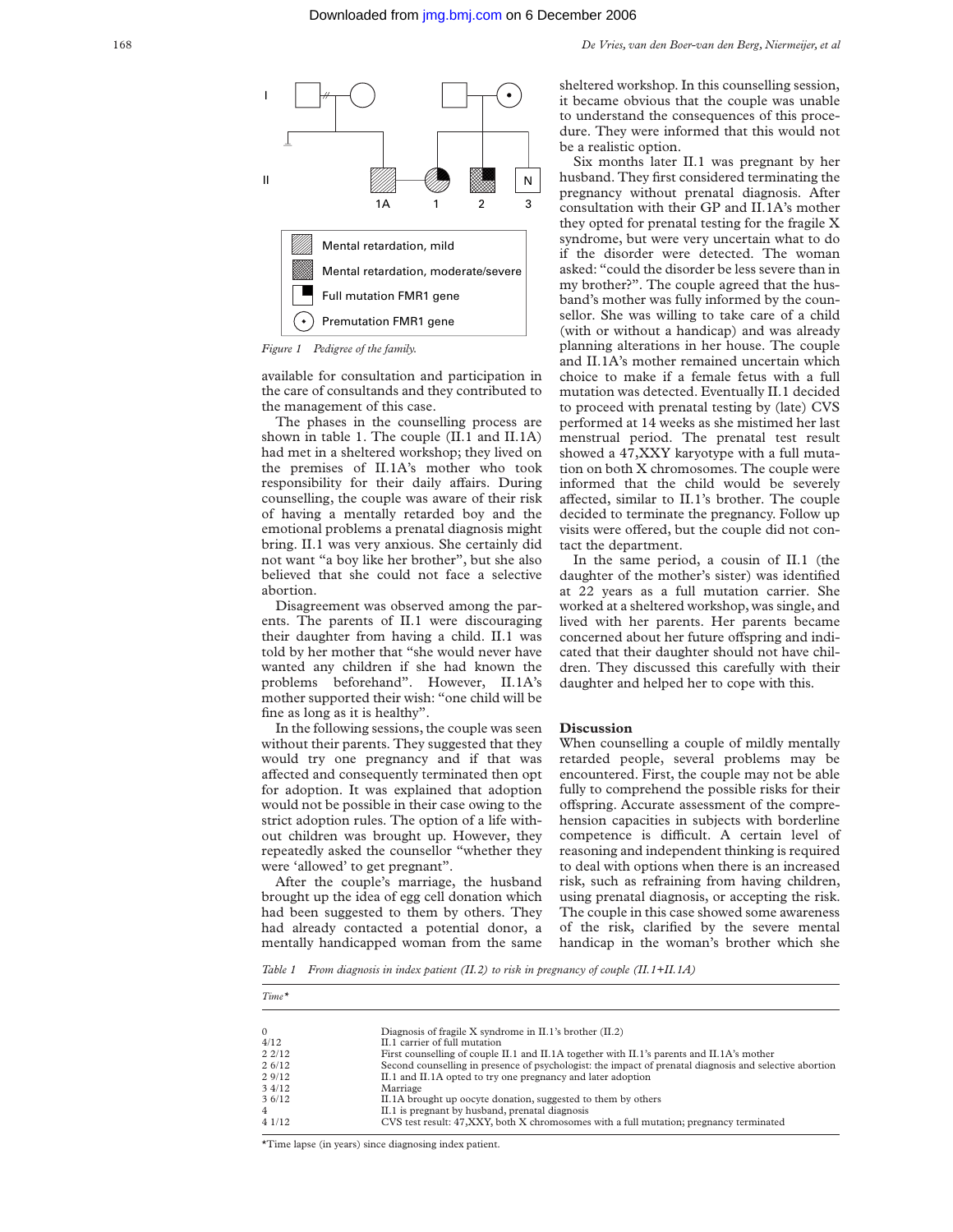knew about from childhood. However, coping with this increased risk was a great problem because they were unable to reflect on the different options and their consequences.

A second problem is how to conduct counselling when the counsellees have difficulties in perceiving their risks and options. Following the "golden rule" of non-directive counselling might leave the couple with information and responsibilities they cannot handle. Initially, in this case, the counsellor tried to help the couple to go through the various options using a non-directive attitude, that is, exploring their feelings about a pregnancy with empathy.<sup>17</sup> In addition, the couple received information and was helped to assimilate the information in order to enable them to make a decision that met their wishes. However, it was unclear whether the couple could handle this information. For this couple with restricted mental capacities a non-directive approach might be questionable, as it requires the ability for independent reflection and introspection. These abilities are frequently impaired in people with an intellectual disability. The couple's question "may I get pregnant now, doctor?" implies that obtaining "approval" seemed more important to them than taking an independent decision for themselves.

Non-directiveness is thought to be the most desirable attitude in genetic counselling in north west European and North American countries. However, non-directivity is not universal and justification of exceptions has been discussed.<sup>16 17</sup> For instance, what is the approach to a mentally retarded couple wanting a child? Is there in this case justification for a counsellor to intervene in the freedom to reproduce? The presented case raises dilemmas. The couple are both mentally disabled and there are reasonable doubts about their capacity to raise a child. Their mental handicap seemed mild, as they were able to cite suggestions made to them by others on various reproductive choices, including egg cell donation and testing during pregnancy. They were also able to express their fear about having a mentally retarded child and undergoing an abortion. Although many "normal" people express the same feelings, this couple was not able to use these feelings in order to consider their different options.

In this case, values and opinions of the woman's parents and the man's mother interacted with the couple's ideas. Her mother indicated she would have refrained from having children in retrospect. The man's mother would have opted to have children, even when retrospectively regretting having a disabled son. She obviously did not want to influence the choice of the young couple.

The counsellor's task is to inform, assist, comfort, and support a couple. The counsellor creates a working alliance, in which the couple eventually make their own choices. Should the counselling be different in this case? There was an initial difference in that not the couple but the woman's parents asked for counselling as the parents wished to prevent a pregnancy. They thought that the couple might be unable

to raise children and that they should refrain from having children for their own and their children's sake. The parents felt strengthened in this because of the woman's inability to cope with either prenatal testing and a possible adverse outcome or with the upbringing of a child. Also, the counsellors experienced difficulty in expressing unconditional acceptance of the couple's wish for a child and they noticed they felt inclined to take over the responsibility for the couple's decision and, consequently, for their quality of life. This more directive attitude was induced by the wish to prevent harm to the counsellees as well as the future child. In facing this dilemma, the counsellors consulted several other professionals throughout the counselling process, which led to a multidisciplinary approach to the care of this couple. The counsellors decided that if there was a reasonable doubt about the capacities of the couple to raise a child, it was sensible to talk to them about their motives, reasons, and ideas. However, the goal of counselling may not be guiding a couple in one direction; "counselling" is different from preventing a pregnancy.

Ideally, parents of mentally impaired persons may help their sons/daughters in these decisions. Unlike her aunt (mother's sister), who helped her retarded daughter to cope with the risks and therefore the "inability" to have children, the woman's parents were not able to influence their daughter's decision. The couple's decisions would considerably affect the life of their actual parents, who were involved in their supervision and care. These caregivers might wish to be involved or informed during the counselling and decision making process. The counsellors attempted to assist the retarded couple in reproductive decisions whereas the parents of the woman were the initial applicants for counselling. In retrospect, it might have been better to counsel the parents separately on their problems with coping with their children's desire for a child. The parents' problems may reflect guilt feelings, grief, and worries about their children's future. It is difficult for parents to accept that their child will be unable to seek freedom from the parental figures (separation) and will not achieve an independent personal identity (individuation), and will experience problems in handling sexuality and interpersonal intimacy.<sup>19–21</sup> The parents may feel uncertain about their parental responsibilities for mentally retarded adolescents and young adults, which are different from those for children who do achieve their developmental goals. Moreover, the parents must account for an unexpected pregnancy resulting from inappropriate or uncontrolled use of contraception in the retarded couple. These issues should be extensively addressed in counselling. Therefore, parents of mentally handicapped children merit access to genetic counselling, irrespective of the age of their children.

The man's mother has supported the couple's desire for a child. It is possible that she was neither aware of the risks of recurrence nor of the couple's ability to raise a child or to cope with a pregnancy termination. After counsel